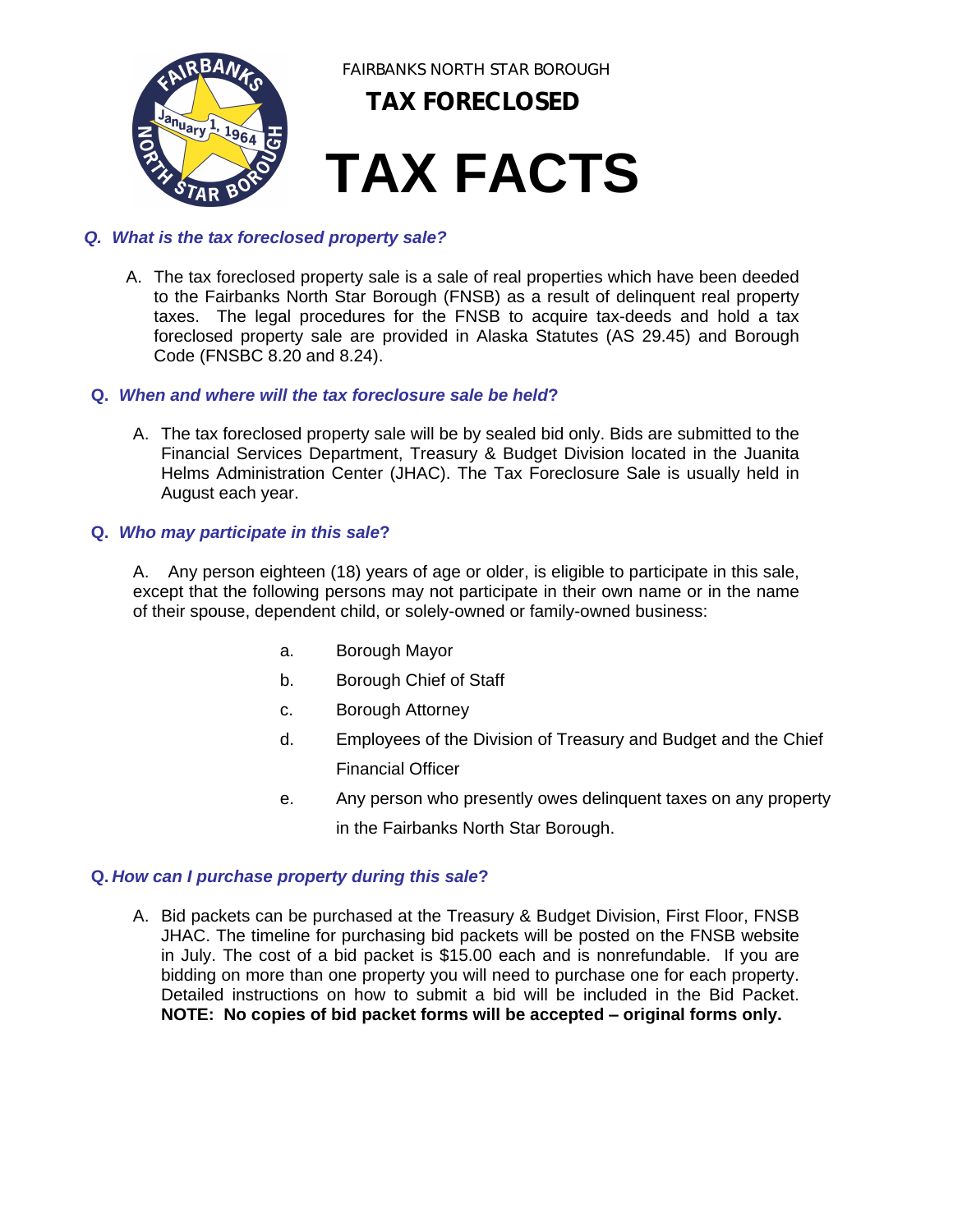

FAIRBANKS NORTH STAR BOROUGH

### **TAX FORECLOSED**

## **TAX FACTS**

- **Q.** *What guarantees do I have concerning these properties if I should be a successful bidder***?**
	- A. NONE. The FNSB does not guarantee title of any kind for properties purchased at the tax sale. Title insurance may not be available for these properties. If you need to have the title to this property insured, you should consult a title company prior to bidding to determine whether title insurance will be available. Additionally, the FNSB does not guarantee the suitability for any particular use whatsoever on any of these properties.
- **Q. What kind of deed will I be issued if I should be a successful bidder?**
	- A. A Tax Foreclosure Sale Deed.

#### **Q.** *How can I find out more information about the properties to be sold***?**

A. Properties to be sold are located throughout the FNSB and include vacant land, properties with improvements and/or occupied structures. Information regarding the properties, general location, names of former record owners and minimum bid will appear in the Fairbanks Daily News Miner beginning in, July. A list of the properties for sale and detailed property information will be available on-line on the FNSB's Tax Foreclosure webpage at https://www.fnsb.gov/169/Tax-Foreclosure. In a sale of this nature, the former record owners have the right to repurchase their property until the close of business (5:00 P.M.) on the day of the sale. For the most up-to-date information about available properties contact Tax Foreclosure staff at (907) 459-1238.

### **INSPECTIONS OF THESE PROPERTIES ARE DONE AT YOUR OWN RISK!**

#### **Q.** *Can I inspect the property?*

- A. Yes, you may personally inspect the property before submitting a bid. *Please be aware*:
	- There may be people living or conducting business on the property. You should not enter a structure without the occupant's permission. If you are allowed to walk through the structure, please be courteous.
	- If a structure appears abandoned, you should still knock before entering. If the doors are locked and there is no easy way of entering the structure, **forced entry is not authorized**.
	- In some instances, there may be safety issues to consider when inspecting these properties. Safety issues may include but are not limited to: unsafe /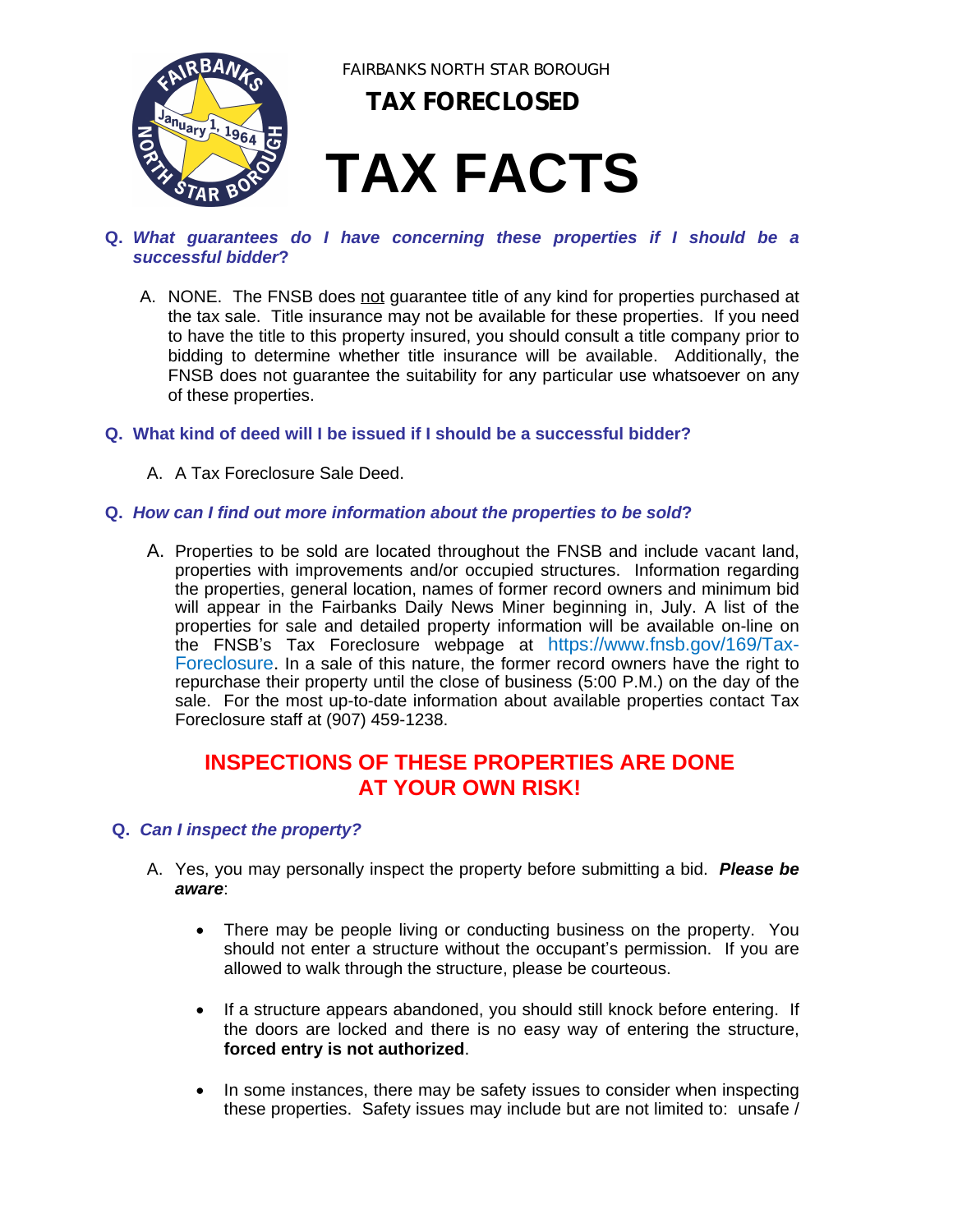

FAIRBANKS NORTH STAR BOROUGH

**TAX FORECLOSED**

# **TAX FACTS**

unstable structures, hazards from debris, potential hazards from environmental contamination or illegal activities, hostile owners / occupants, dangerous animals, or other general hazards. Use caution on all properties.

#### **Q.** *What happens if my bid should be the winning sealed bid***?**

A. Successful bidders will be announced by 12:00 pm (noon) on the day following the sale, with postings on the FNSB's Tax Foreclosure webpage, and at the JHAC. Upon posting, Treasury & Budget Division staff will immediately begin calling successful bidders to set up appointments to sign the Agreement to Purchase. All Agreements to Purchase and the remaining balances shall be paid by the winning bidder no later than three days after the sale.

#### **Q. If I am not the successful bidder, how soon can I get my deposit back?**

A. Immediately following the sale, deposits will be returned to low bidders or their representatives (with power of attorney) upon presenting picture identification. Deposits may be picked up at the Treasury & Budget Division, Monday through Friday, 8:00 A.M. to 5:00 P.M.

#### **Q. What is a Limited Liability Report issued by a title company?**

A. This is a report used by the FNSB showing all parties to whom notice is required under AS 29.45 prior to foreclosure. These reports reflect parties with a financial or other interest in the property and are available for review; however, it should be understood that they are **NOT** to be used for the purpose of closing a transaction that will affect title to said property. It is recommended that potential bidders consult a title officer regarding matters of record which are important to them.

#### **Q. What happens to tax liens which appear against a property?**

A. Prior recorded tax liens of the state and federal government remain a lien against the property and are not extinguished by the FNSB's tax foreclosure sale to a third party. If you wish to negotiate with the IRS regarding possible discharge of their liens contact the number listed on the specific IRS Lien which can be found in the Limited Liability Report.